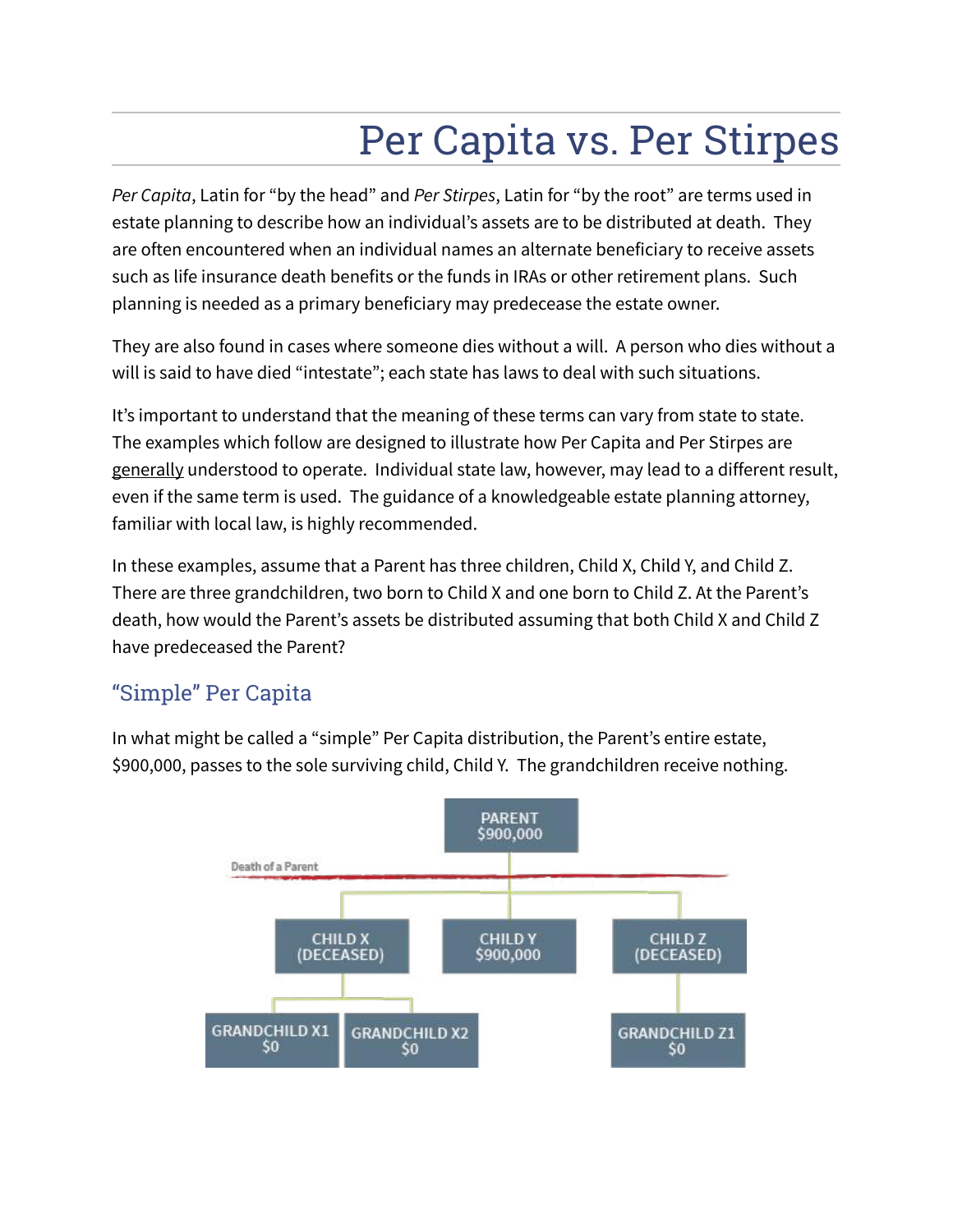# Per Capita

In another version of the Per Capita distribution, all family members who survive the Parent receive an equal share of the Parent's estate. Thus, Child Y and the grandchildren each receive  $$225,000$  ( $$900,000 \div 4$ ).



# Per Capita with Representation

In a Per Capita with Representation situation, the Parent's estate of \$900,000 is split threeways, with \$300,000 going to Child Y and another \$300,000 passing to Child Z's survivor, Grandchild Z1. However, the children of Child X, Grandchild X1 and Grandchild X2, will split (\$150,000 each) what would have been Child X's one-third portion of the Parent's estate. This type of distribution can result in unequal treatment of surviving grandchildren.

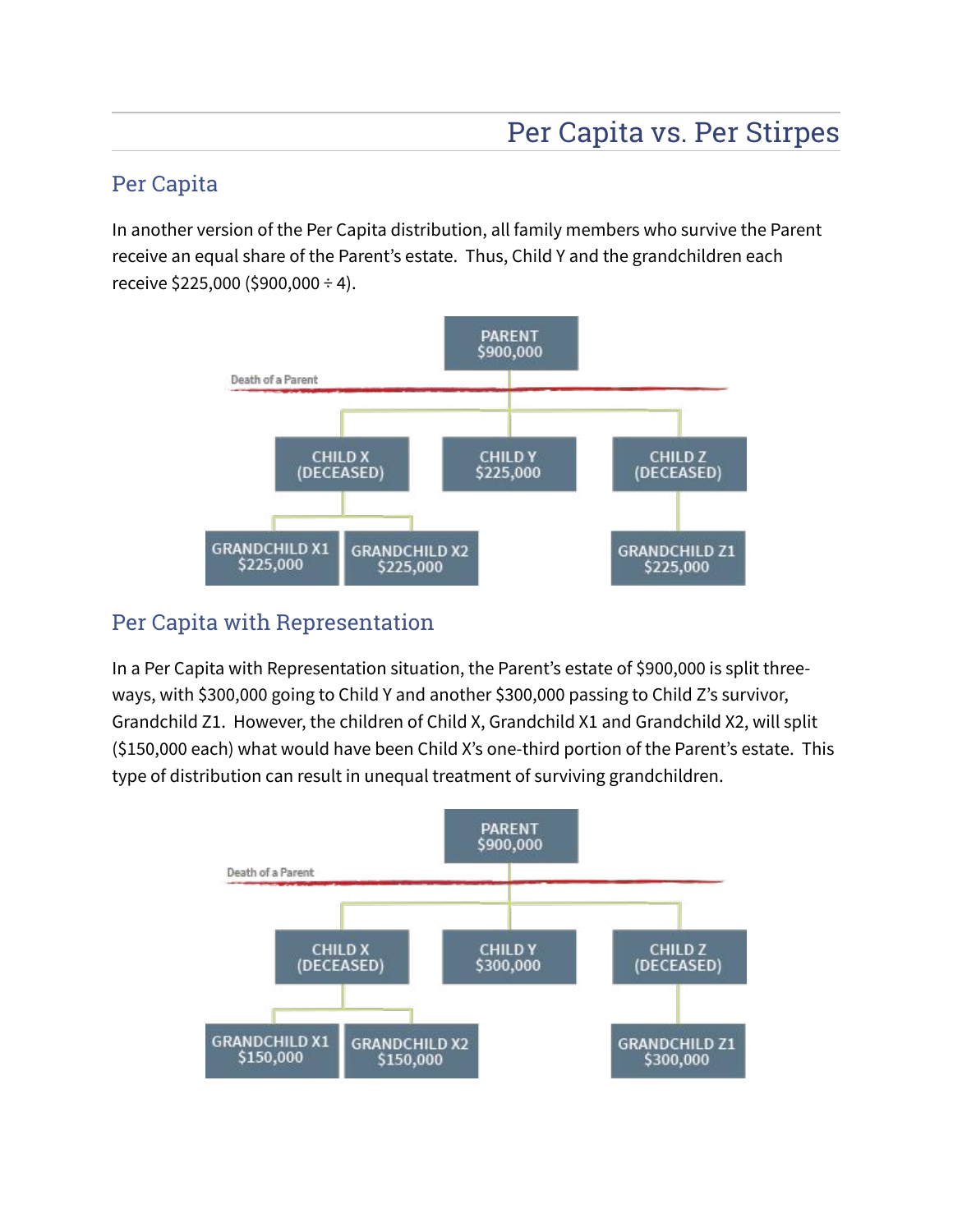### Per Capita at Each Generation

A Per Capita at Each Generation distribution usually results in a more even-handed treatment of the surviving grandchildren. In this example, the Parent's estate is again divided into three parts. Child Y receives \$300,000. The remaining portion of the Parent's estate, \$600,000, is divided equally, with each grandchild receiving \$200,000.



#### Per Stirpes

With regard to grandchildren, a Per Stirpes distribution often has the same result as a Per Capita with Representation distribution. In our example, a Per Stirpes distribution would leave \$300,000 to Child Y and another \$300,000 to Grandchild Z1. The children of Child X, Grandchild X1 and Grandchild X2, will split (\$150,000 each) what would have been Child X's one-third portion of the Parent's estate.